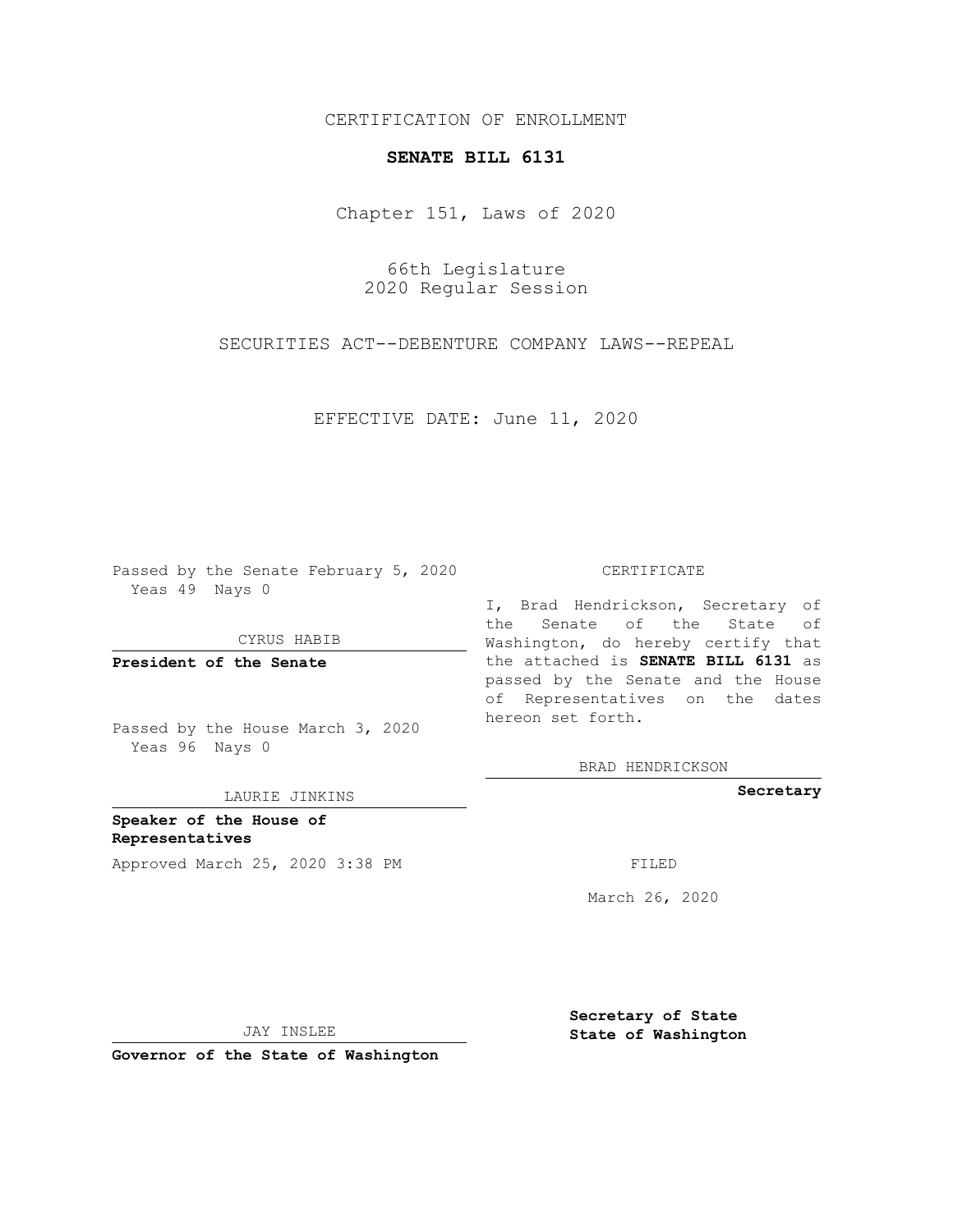## **SENATE BILL 6131**

Passed Legislature - 2020 Regular Session

**State of Washington 66th Legislature 2020 Regular Session**

**By** Senators Mullet, Hobbs, Short, Wilson, L., and Das; by request of Department of Financial Institutions

Prefiled 01/03/20. Read first time 01/13/20. Referred to Committee on Financial Institutions, Economic Development & Trade.

 AN ACT Relating to repealing the debenture company laws from the 2 securities act of Washington; amending RCW 21.20.810; and repealing RCW 21.20.705, 21.20.710, 21.20.715, 21.20.717, 21.20.720, 21.20.725, 21.20.727, 21.20.730, 21.20.732, 21.20.734, 21.20.740, 21.20.745, 21.20.750, 21.20.805, 21.20.815, 21.20.820, 21.20.825, 21.20.830, 21.20.835, 21.20.840, 21.20.845, and 21.20.850.6

7 BE IT ENACTED BY THE LEGISLATURE OF THE STATE OF WASHINGTON:

8 **Sec. 1.** RCW 21.20.810 and 1988 c 244 s 7 are each amended to 9 read as follows:

10 Nothing in RCW 21.20.700 ((through 21.20.750 and 21.20.815 11 through)), 21.20.702, or 21.20.855 limits the application of other 12 provisions of this chapter.

13 NEW SECTION. **Sec. 2.** The following acts or parts of acts are 14 each repealed:

 (1) RCW 21.20.705 (Debenture companies—Definitions) and 1988 c 244 s 2, 1987 c 421 s 1, 1979 c 140 s 1, & 1973 1st ex.s. c 171 s 6; (2) RCW 21.20.710 (Debenture companies—Capital requirements) and 2016 c 61 s 14, 1988 c 244 s 3, & 1973 1st ex.s. c 171 s 7;

19 (3) RCW 21.20.715 (Debenture companies—Maturity date 20 requirements) and 1987 c 421 s 2 & 1973 1st ex.s. c 171 s 8;

p. 1 SB 6131.SL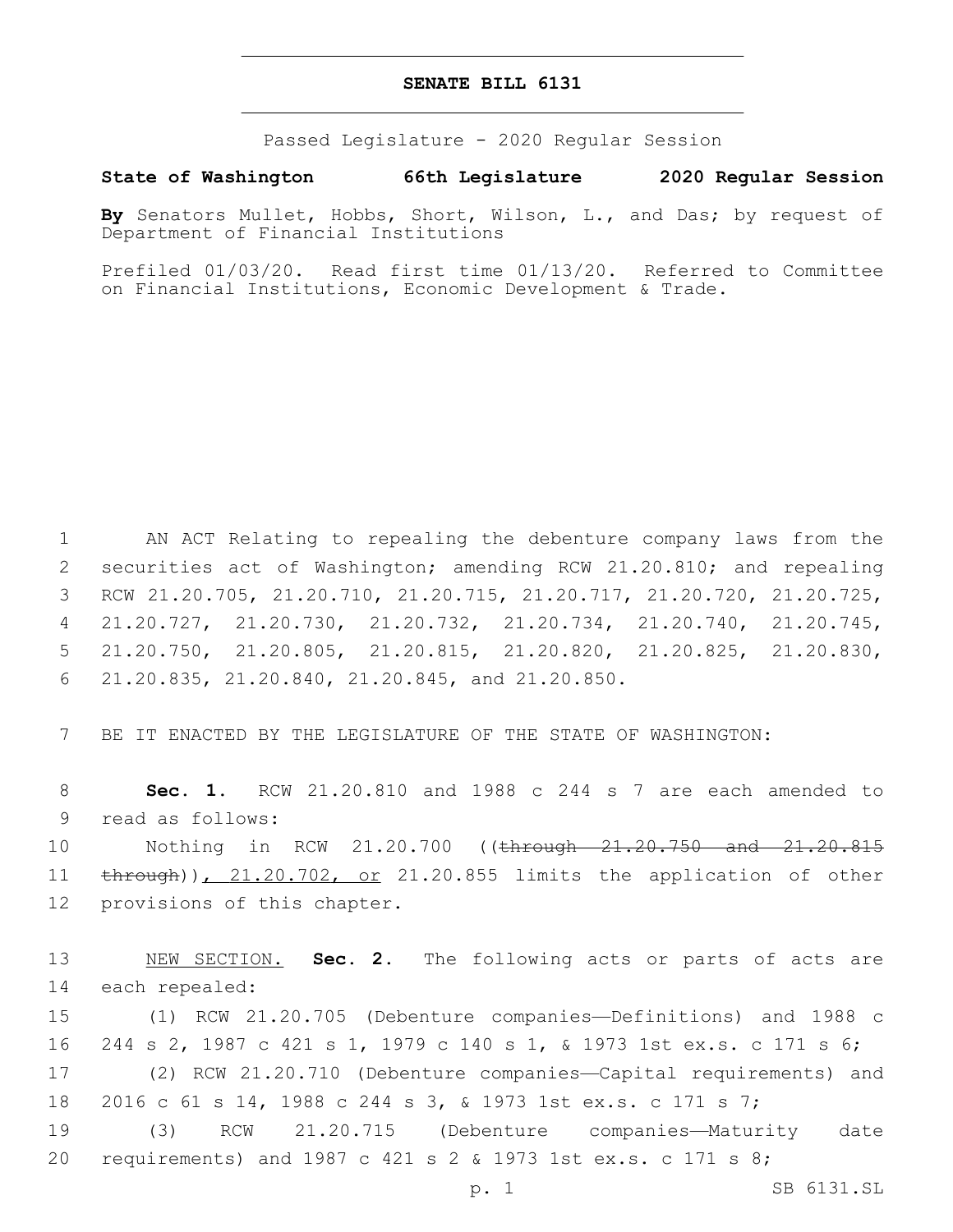(4) RCW 21.20.717 (Debenture companies—Controlling person— Exceptions) and 1987 c 421 s 3;2 (5) RCW 21.20.720 (Debenture companies—Prohibited activities by directors, officers, or controlling persons) and 1993 c 472 s 16, 1987 c 421 s 4, 1979 ex.s. c 68 s 41, 1979 c 158 s 87, & 1973 1st ex.s. c 171 s 9;6 (6) RCW 21.20.725 (Debenture companies—Debentures payable on demand—Interest—Certificates of debenture) and 1988 c 244 s 4 & 1973 9 1st ex.s. c 171 s 10; (7) RCW 21.20.727 (Debenture companies—Acquisition of control— Requirements—Violation—Penalty) and 2016 c 61 s 15 & 1987 c 421 s 5; (8) RCW 21.20.730 (Debenture companies—Acquisition of control— 13 Grounds for disapproval) and 1987 c 421 s 6; (9) RCW 21.20.732 (Debenture companies—Notice of charges—Hearing —Cease and desist orders) and 1988 c 244 s 5 & 1987 c 421 s 7; (10) RCW 21.20.734 (Debenture companies—Temporary cease and desist orders) and 1988 c 244 s 6 & 1987 c 421 s 8; (11) RCW 21.20.740 (Reports—Requirements) and 1997 c 101 s 1, 1979 ex.s. c 68 s 42, & 1973 1st ex.s. c 171 s 11; (12) RCW 21.20.745 (Reports—Violations of reporting requirements —Penalties—Contribution) and 1979 ex.s. c 68 s 43 & 1973 1st ex.s. c 22 171 s 12; (13) RCW 21.20.750 (Reports—Suspension of sale of securities until reporting requirements complied with) and 1973 1st ex.s. c 171 25 s 13; (14) RCW 21.20.805 (Effective date—Construction—1973 1st ex.s. c 27 171) and 1973 1st ex.s. c 171 s 14; (15) RCW 21.20.815 (Debenture companies—Equity investments) and 29 1988 c 244 s 8; (16) RCW 21.20.820 (Debenture companies—Loans to any one borrower  $-$ Limitations) and 1988 c 244 s 9; (17) RCW 21.20.825 (Debenture companies—Bad debts) and 1988 c 244 33 s 10; (18) RCW 21.20.830 (Debenture companies—Investments in unsecured 35 loans) and 1988 c 244 s 11; (19) RCW 21.20.835 (Debenture companies—Debenture holders—Notice of maturity date of debenture) and 1988 c 244 s 12; (20) RCW 21.20.840 (Debenture companies—Annual financial 39 statement) and 1988 c 244 s 13;

p. 2 SB 6131.SL